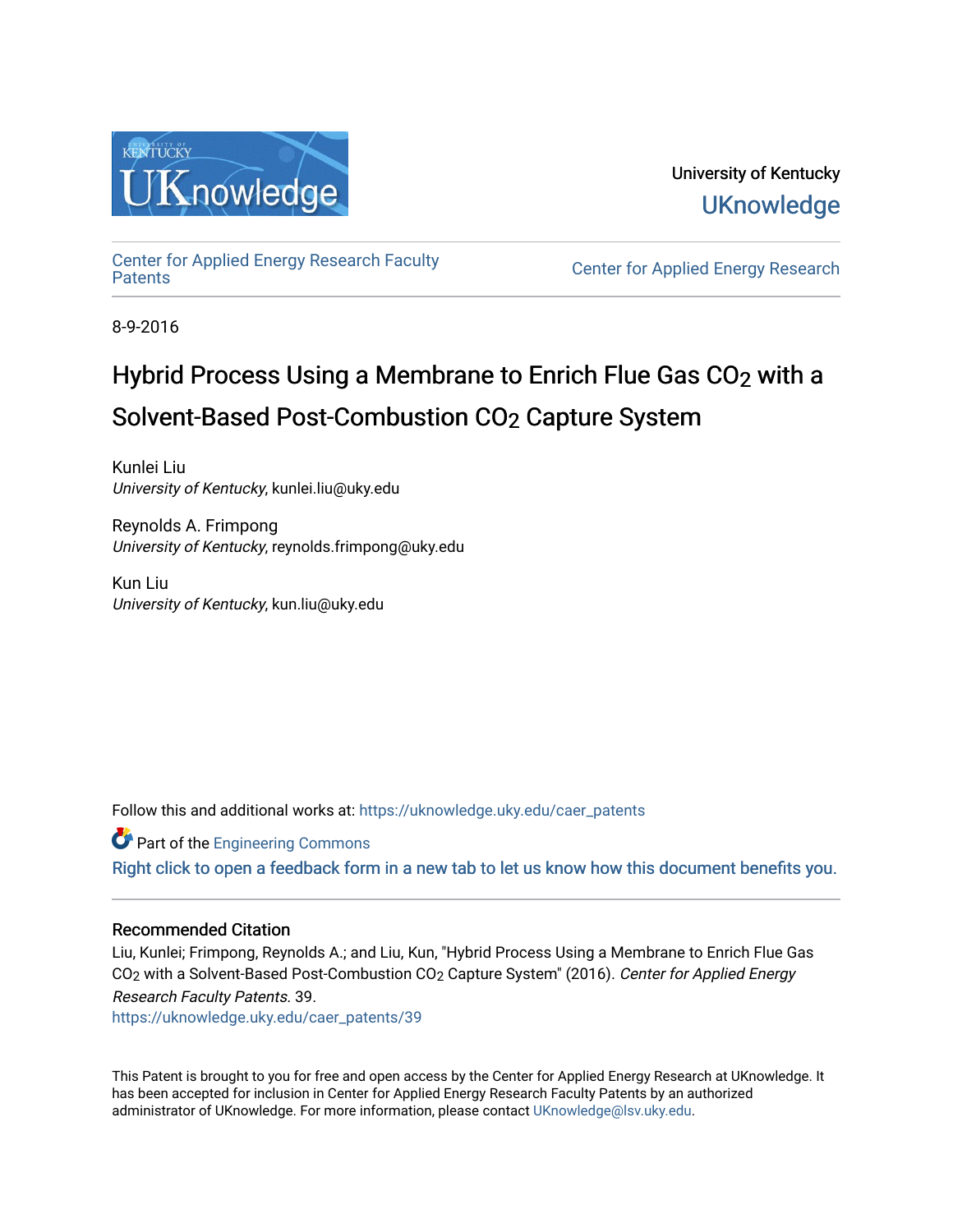

US009409120B2

# c12) **United States Patent**

## **Liu et al.**

#### (54) **HYBRID PROCESS USING A MEMBRANE TO ENRICH FLUE GAS CO<sub>2</sub> WITH A SOLVENT-BASED POST-COMBUSTION CO<sub>2</sub> CAPTURE SYSTEM**

- (71) Applicant: **University of Kentucky Research Foundation,** Lexington, KY (US)
- (72) Inventors: **Kunlei Liu,** Lexington, KY (US); **Reynolds A. Frimpong,** Lexington, KY (US); **Kun Liu,** Lexington, KY (US)
- (73) Assignee: **THE UNIVERSITY OF KENTUCKY RESEARCH FOUNDATION,**  Lexington, KY (US)
- ( \*) Notice: Subject to any disclaimer, the term of this patent is extended or adjusted under 35 U.S.C. 154(b) by 0 days.
- (21) Appl. No.: **14/591,392**
- (22) Filed: **Jan.7,2015**

#### (65) **Prior Publication Data**

US 2015/0190748Al Jul. 9, 2015

#### **Related U.S. Application Data**

- (60) Provisional application No. 61/924,373, filed on Jan. 7, 2014.
- (51) **Int. Cl.**

| <b>B01D 53/22</b> | (2006.01) |
|-------------------|-----------|
| <b>B01D 53/14</b> | (2006.01) |
| <b>F01K 23/06</b> | (2006.01) |

(52) **U.S. Cl.**  CPC .......... *BOlD 531229* (2013.01); *BOlD 5311425*  (2013.01); *BOlD 5311443* (2013.01); (Continued)

#### (10) **Patent No.: US 9,409,120 B2**

#### (45) **Date of Patent: Aug. 9, 2016**

(58) **Field of Classification Search**  CPC ........... BOlD 53/1425; BOlD 53/1443; BOlD 53/1475; BOlD 53/229; BOlD 2053/221; Y02C 10/10; FOlK 23/067 USPC .............................................................. 95/51 See application file for complete search history.

#### (56) **References Cited**

#### U.S. PATENT DOCUMENTS

| 5.520.894 A |  | 5/1996 Heesink et al. | 95/50 |
|-------------|--|-----------------------|-------|

(Continued)

*Primary Examiner* - Jason M Greene

(74) *Attorney, Agent, or Firm-* King & Schickli, PLLC

#### (57) **ABSTRACT**

A process for recovery of  $CO<sub>2</sub>$  from a post-combustion gas includes pre-concentrating a  $CO<sub>2</sub>$  component of the postcombustion flue gas by passing the post-combustion gas through a  $CO_2$ -selective membrane module to provide a  $CO_2$ enriched permeate stream and a CO<sub>2</sub>-lean reject stream. Next, in a  $CO<sub>2</sub>$  absorber, both the  $CO<sub>2</sub>$ -enriched permeate stream and CO<sub>2</sub> lean reject stream, fed to separate feed locations on the  $CO<sub>2</sub>$  absorber, are contacted with a scrubbing solvent to absorb  $CO<sub>2</sub>$  and provide a carbon-rich scrubbing solvent. Finally, absorbed  $CO<sub>2</sub>$  is stripped from the carbon-rich scrubbing solvent by a two-stage  $CO<sub>2</sub>$  stripping system. The  $CO<sub>2</sub>$ selective membrane may be a high flux, low pressure drop, low  $CO<sub>2</sub>$  selectivity membrane. The two stage stripping system includes a primary  $CO<sub>2</sub>$  stripping column for stripping  $CO<sub>2</sub>$  from the carbon-rich scrubbing solvent exiting the  $CO<sub>2</sub>$ absorber, and a secondary  $CO<sub>2</sub>$  stripping column for stripping  $CO<sub>2</sub>$  from a carbon-lean scrubbing solvent exiting the primary  $CO_2$  stripping column. Apparatus for  $CO_2$  removal from post-combustion gases in a pulverized coal power plant incorporating the described processes are described.

#### **21 Claims, 5 Drawing Sheets**

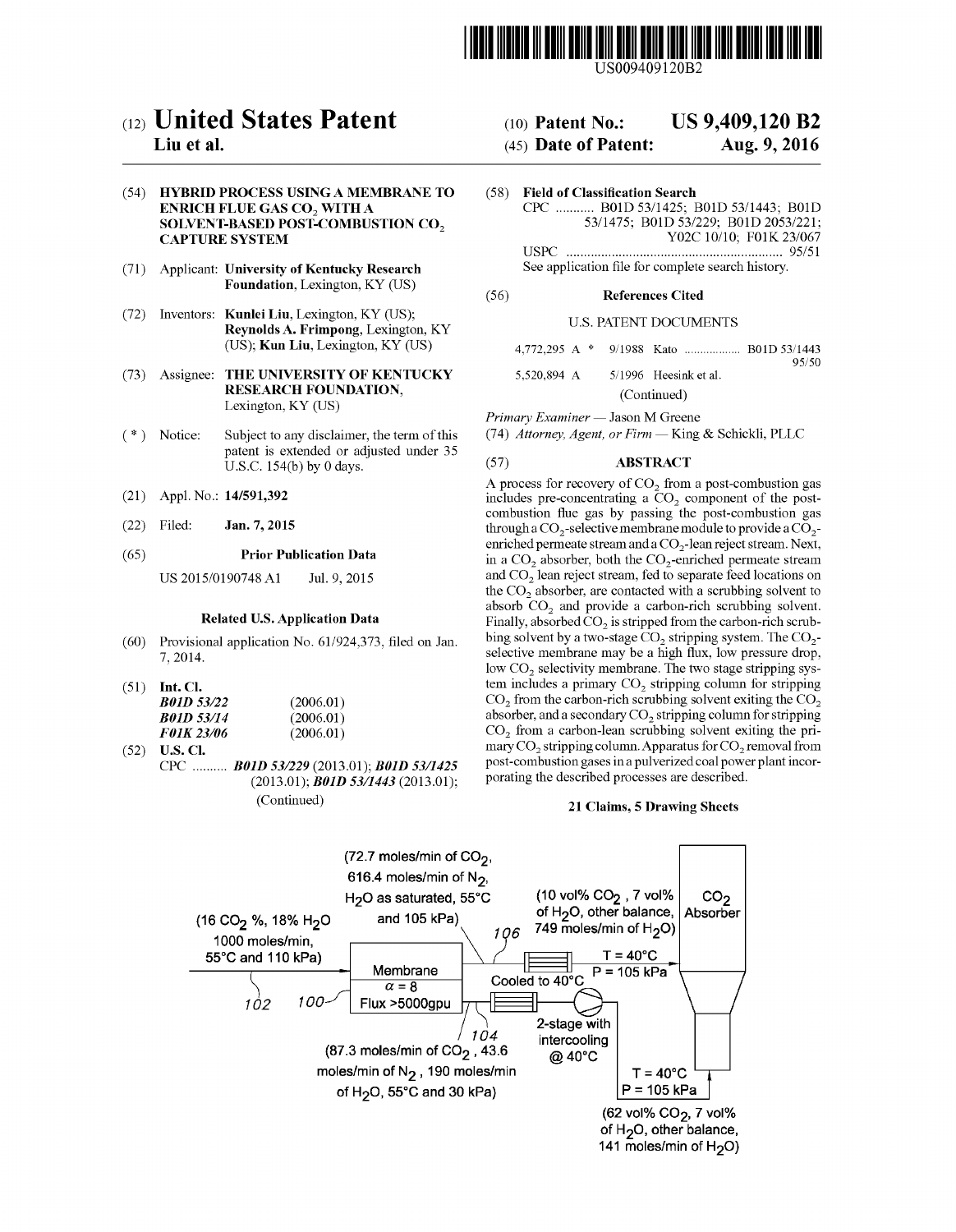#### (56) **References Cited**

#### U.S. PATENT DOCUMENTS

| 6.011.192 A $*$  |                | 1/2000 Baker  B01D 53/229   |         | 2011/0268618 A1                 |               | 11/2011 Finkenrath                        |
|------------------|----------------|-----------------------------|---------|---------------------------------|---------------|-------------------------------------------|
|                  |                |                             | 585/802 |                                 |               | 2011/0290110 A1 <sup>*</sup> 12/2011 Zhou |
| 6,128,919 A      |                | $10/2000$ Daus et al.       |         |                                 |               |                                           |
| 6,228,145 B1     |                | 5/2001 Falk-Pedersen et al. |         |                                 |               |                                           |
| 6,898,936 B1     |                | $5/2005$ Ochs et al.        |         |                                 |               | 2011/0290111 A1* 12/2011 Dunne            |
| 6,932,858 B2 $*$ |                | 8/2005 Nicol  B01D 3/14     |         |                                 |               |                                           |
|                  |                |                             | 95/269  | 2012/0000175 A1                 |               | $1/2012$ Wormser                          |
| 7,413,595 B2     |                | 8/2008 Schmidt et al.       |         | 2012/0111192 A1*                |               | 5/2012 Nazarko                            |
| 7,637,984 B2     |                | 12/2009 Adamopoulos         |         |                                 |               |                                           |
| 7,785,397 B2     |                | $8/2010$ Kumar et al.       |         | 2012/0216547 A1                 |               | 8/2012 Li et al.                          |
| 7,815,892 B2     |                | 10/2010 Hershkowitz et al.  |         | 2012/0227372 A1                 |               | $9/2012$ Liet al.                         |
| 7,833,328 B2     |                | $11/2010$ Lackner et al.    |         | 2012/0312020 A1                 |               | $12/2012$ Hume et al.                     |
| 7,909,911 B2     |                | 3/2011 Lackner et al.       |         | 2013/0014484 A1                 |               | $1/2013$ Caprile et al.                   |
| 7,947,240 B2     |                | $5/2011$ Vandor             |         | 2013/0048561 A1                 | 2/2013        | Wilson et al.                             |
| 8,007,570 B2     |                | 8/2011 Sonwane et al.       |         | 2013/0153400 A1                 |               | $6/2013$ Hume et al.                      |
| 8,163,066 B2     |                | 4/2012 Eisenberger          |         | 2013/0174566 A1                 |               | $7/2013$ Birley et al.                    |
| 8,171,718 B2     |                | $5/2012$ Gulen et al.       |         | 2013/0239804 A1*                |               | 9/2013 Wynn                               |
| 8,202,349 B2     |                | 6/2012 Molaison             |         |                                 |               |                                           |
| 8,282,899 B2     |                | 10/2012 Bahr et al.         |         | 2013/0244305 A1                 |               | 9/2013 Versteeg et al.                    |
| 8,328,911 B2     |                | $12/2012$ Liu et al.        |         | 2013/0259781 A1                 |               | $10/2013$ Vitse et al.                    |
| 8,408,006 B2     |                | $4/2013$ Liet al.           |         | 2013/0305925 A1                 | 11/2013 Polak |                                           |
| 8,414,689 B2     | $4/2013$ Tirio |                             |         | 2013/0312606 A1                 |               | 11/2013 Eisenberger                       |
| 8,414,853 B2     |                | 4/2013 Liu et al.           |         | 2013/0333568 A1                 | 12/2013       | Bockman et al.                            |
| 8,500,855 B2     |                | 8/2013 Eisenberger          |         | 2013/0343981 A1                 |               | $12/2013$ Wright et al.                   |
| 8,591,627 B2     | 11/2013 Jain   |                             |         | $2014/0144321$ A <sub>1</sub> * |               | 5/2014 Sawamura                           |
| 8,715,393 B2     |                | $5/2014$ Wright et al.      |         |                                 |               |                                           |
| 2003/0141223 A1* |                | 7/2003 Wagner  B01D 53/1425 |         |                                 |               | 2014/0357925 A1* 12/2014 Mitariten        |
|                  |                |                             | 208/312 |                                 |               |                                           |
| 2003/0154857 A1  |                | 8/2003 Murdoch              |         |                                 |               |                                           |
| 2006/0260189 A1  |                | 11/2006 Reddy et al.        |         | * cited by examiner             |               |                                           |
|                  |                |                             |         |                                 |               |                                           |

| (52) | U.S. CI.           |              |                                                                                                    |         |                  |               | 2006/0281960 A1* 12/2006 Jolimaitre  B01D 53/229<br>585/818 |
|------|--------------------|--------------|----------------------------------------------------------------------------------------------------|---------|------------------|---------------|-------------------------------------------------------------|
|      |                    |              | CPC <b>B01D53/1475</b> (2013.01); <b>F01K 23/067</b><br>$(2013.01); B01D 2053/221 (2013.01); Y02C$ |         | 2008/0011161 A1* |               | 1/2008 Finkenrath  B01D 53/1475                             |
|      |                    |              | 10/06 (2013.01); Y02C 10/10 (2013.01); Y02E                                                        |         | 2009/0232861 A1  |               | 96/4<br>9/2009 Wright et al.                                |
|      |                    |              | 20/18 (2013.01)                                                                                    |         | 2010/0205968 A1  |               | 8/2010 Graeber et al.                                       |
|      |                    |              |                                                                                                    |         | 2010/0242811 A1  |               | 9/2010 Court et al.                                         |
| (56) |                    |              | <b>References Cited</b>                                                                            |         | 2010/0284892 A1  |               | $11/2010$ Grover et al.                                     |
|      |                    |              |                                                                                                    |         | 2011/0079144 A1  |               | 4/2011 Wright et al.                                        |
|      |                    |              | <b>U.S. PATENT DOCUMENTS</b>                                                                       |         | 2011/0203311 A1  |               | 8/2011 Wright et al.                                        |
|      |                    |              |                                                                                                    |         | 2011/0239700 A1* |               | 10/2011 Hasse  B01D 53/229                                  |
|      | 6,011,192 A $*$    |              | 1/2000 Baker  B01D 53/229                                                                          |         |                  |               | 95/51                                                       |
|      |                    |              |                                                                                                    | 585/802 | 2011/0268618 A1  |               | 11/2011 Finkenrath                                          |
|      | 6.128.919 A        |              | 10/2000 Daus et al.                                                                                |         |                  |               | 2011/0290110 A1* 12/2011 Zhou  B01D 53/1475                 |
|      | 6,228,145 B1       |              | 5/2001 Falk-Pedersen et al.                                                                        |         |                  |               | 95/45                                                       |
|      | 6,898,936 B1       |              | 5/2005 Ochs et al.                                                                                 |         |                  |               | 2011/0290111 A1* 12/2011 Dunne  B01D 53/1443                |
|      | 6,932,858 B2*      |              |                                                                                                    |         |                  |               | 95/51                                                       |
|      |                    |              |                                                                                                    | 95/269  | 2012/0000175 A1  |               | $1/2012$ Wormser                                            |
|      | 7.413.595 B2       |              | 8/2008 Schmidt et al.                                                                              |         | 2012/0111192 A1* |               | 5/2012 Nazarko  B01D 53/1475                                |
|      | 7,637,984 B2       |              | 12/2009 Adamopoulos                                                                                |         |                  |               | 95/51                                                       |
|      | 7,785,397 B2       |              | $8/2010$ Kumar et al.                                                                              |         | 2012/0216547 A1  |               | 8/2012 Li et al.                                            |
|      | 7,815,892 B2       |              | 10/2010 Hershkowitz et al.                                                                         |         | 2012/0227372 A1  |               | 9/2012 Li et al.                                            |
|      | 7,833,328 B2       |              | 11/2010 Lackner et al.                                                                             |         | 2012/0312020 A1  |               | $12/2012$ Hume et al.                                       |
|      | 7,909,911 B2       |              | 3/2011 Lackner et al.                                                                              |         | 2013/0014484 A1  |               | $1/2013$ Caprile et al.                                     |
|      | 7,947,240 B2       |              | $5/2011$ Vandor                                                                                    |         | 2013/0048561 A1  |               | 2/2013 Wilson et al.                                        |
|      | 8,007,570 B2       |              | 8/2011 Sonwane et al.                                                                              |         | 2013/0153400 A1  |               | $6/2013$ Hume et al.                                        |
|      | 8,163,066 B2       |              | $4/2012$ Eisenberger                                                                               |         | 2013/0174566 A1  |               | $7/2013$ Birley et al.                                      |
|      | 8,171,718 B2       |              | $5/2012$ Gulen et al.                                                                              |         | 2013/0239804 A1* |               | 9/2013 Wynn  B01D 53/229                                    |
|      | 8,202,349 B2       |              | 6/2012 Molaison                                                                                    |         |                  |               | 96/4                                                        |
|      | 8,282,899 B2       |              | 10/2012 Bahr et al.                                                                                |         | 2013/0244305 A1  |               | 9/2013 Versteeg et al.                                      |
|      | 8,328,911 B2       |              | 12/2012 Liu et al.                                                                                 |         | 2013/0259781 A1  |               | 10/2013 Vitse et al.                                        |
|      | 8,408,006 B2       |              | 4/2013 Li et al.                                                                                   |         | 2013/0305925 A1  | 11/2013 Polak |                                                             |
|      | 8,414,689 B2       | 4/2013 Tirio |                                                                                                    |         | 2013/0312606 A1  |               | 11/2013 Eisenberger                                         |
|      | 8,414,853 B2       |              | $4/2013$ Liu et al.                                                                                |         | 2013/0333568 A1  |               | 12/2013 Bockman et al.                                      |
|      | 8,500,855 B2       |              | 8/2013 Eisenberger                                                                                 |         | 2013/0343981 A1  | 12/2013       | Wright et al.                                               |
|      | 8,591,627 B2       | 11/2013 Jain |                                                                                                    |         | 2014/0144321 A1* |               | 5/2014 Sawamura  B01D 53/22                                 |
|      | 8,715,393 B2       |              | $5/2014$ Wright et al.                                                                             |         |                  |               | 96/4                                                        |
|      | 2003/0141223 A1*   |              | 7/2003 Wagner  B01D 53/1425                                                                        | 208/312 |                  |               | 2014/0357925 A1* 12/2014 Mitariten  B01D 53/229<br>585/802  |
|      | 2003/0154857 - A 1 |              | $8/2003$ Murdoch                                                                                   |         |                  |               |                                                             |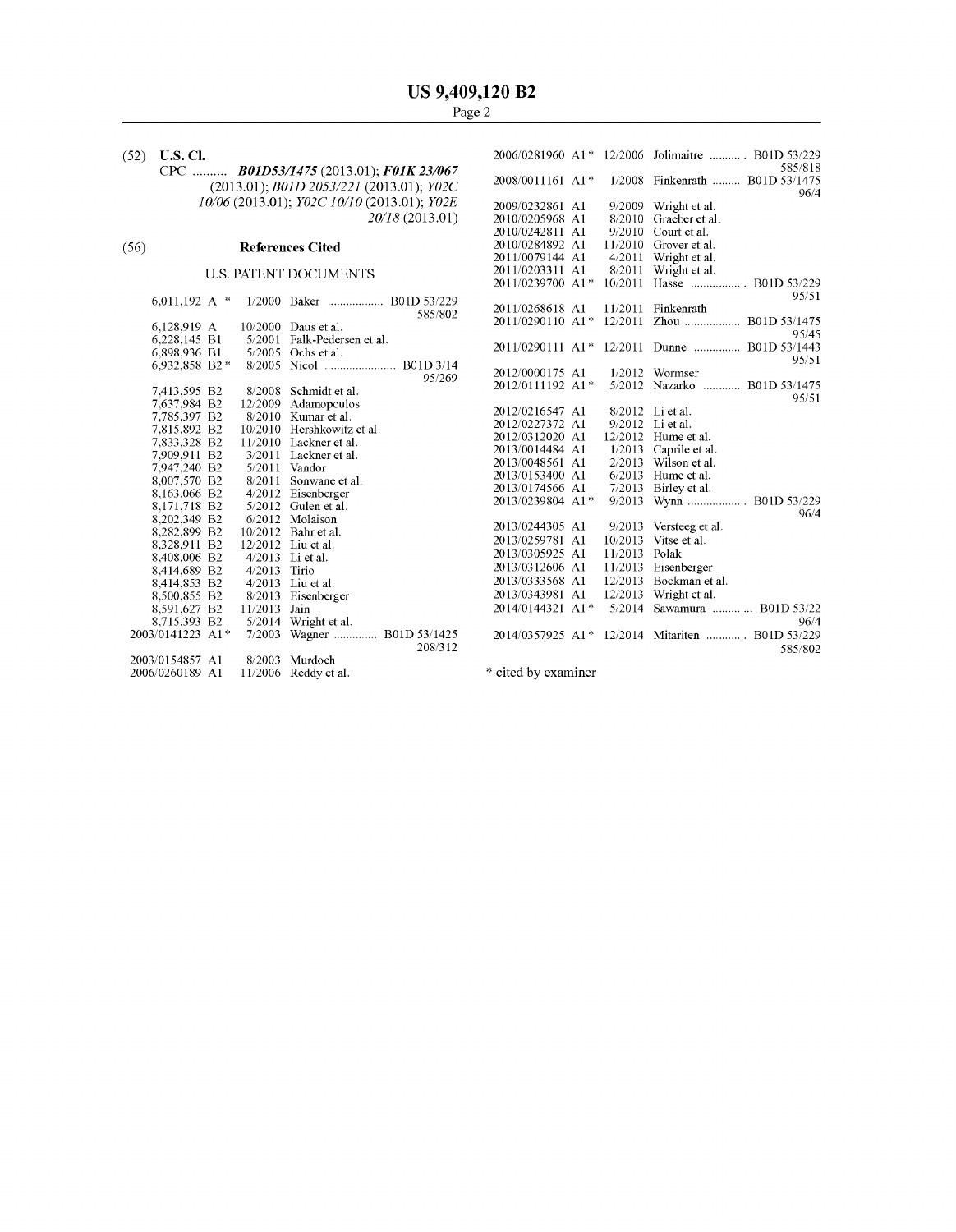

 $, 2016$ 

 $\boldsymbol{\varphi}$  $rel$   $I$ 

<u>្ញ</u>

 $\mathbf{S}$ 

 $\overline{\nabla}$ 

atent

**FIG. 1**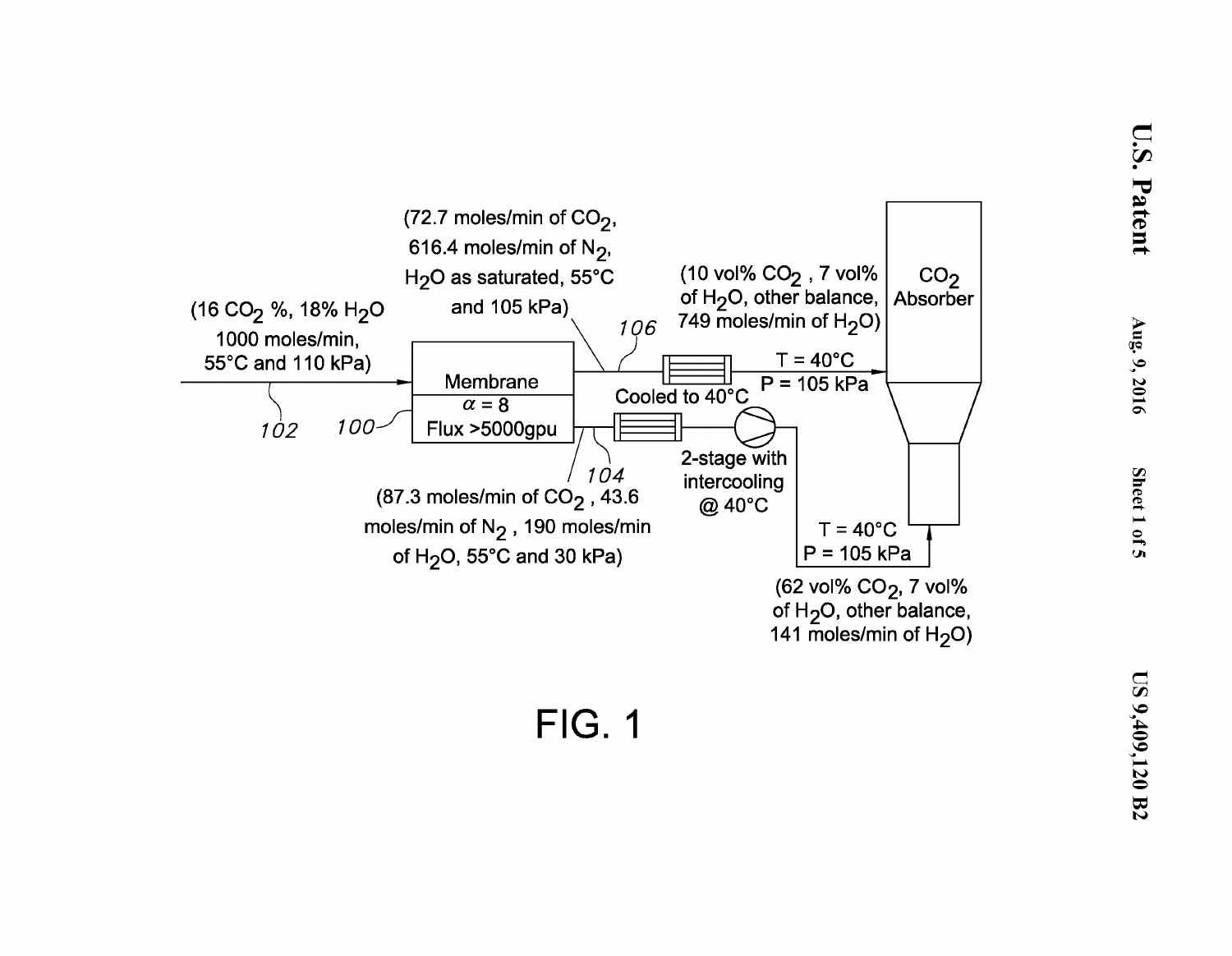

**FIG. 2**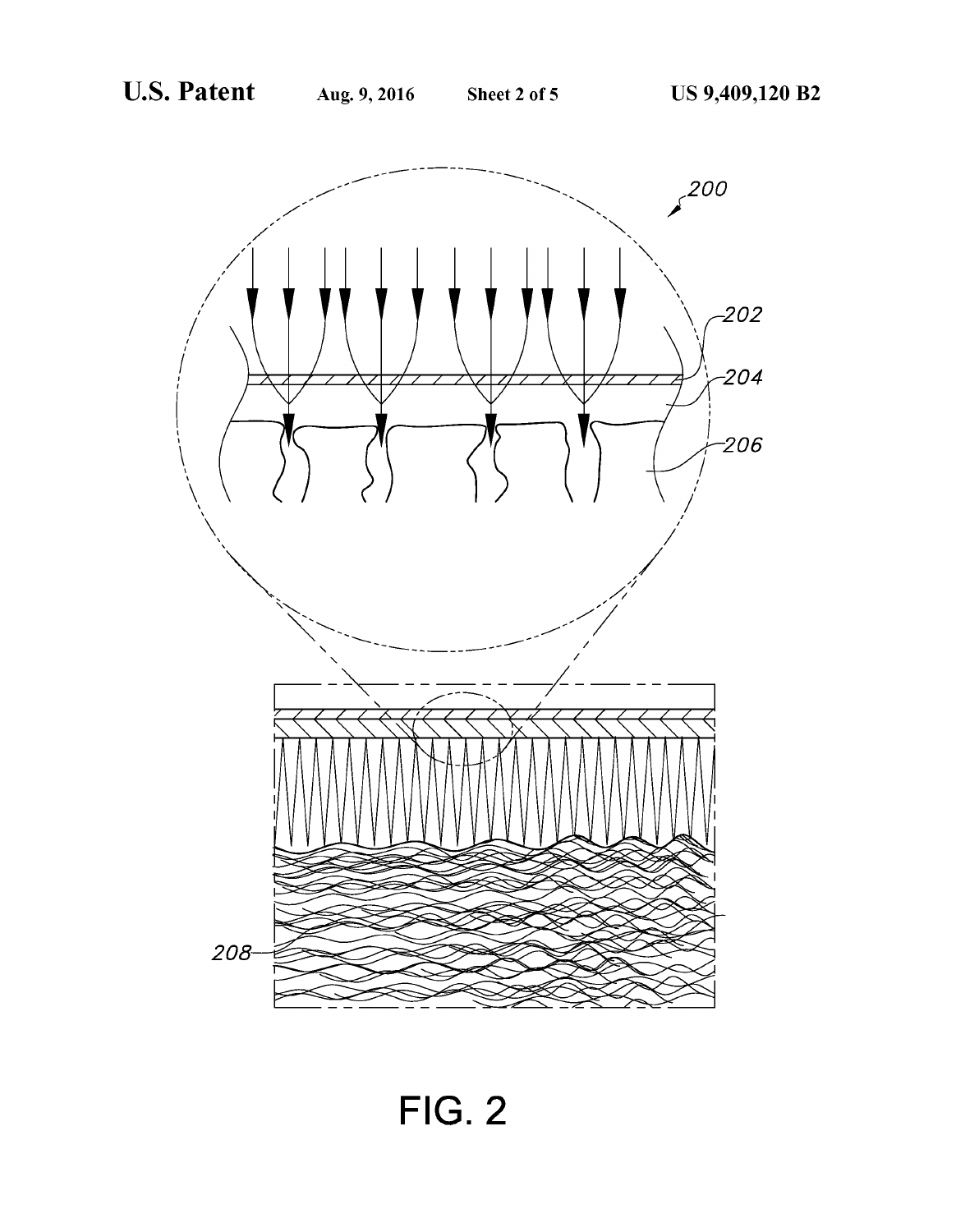

**FIG. 3**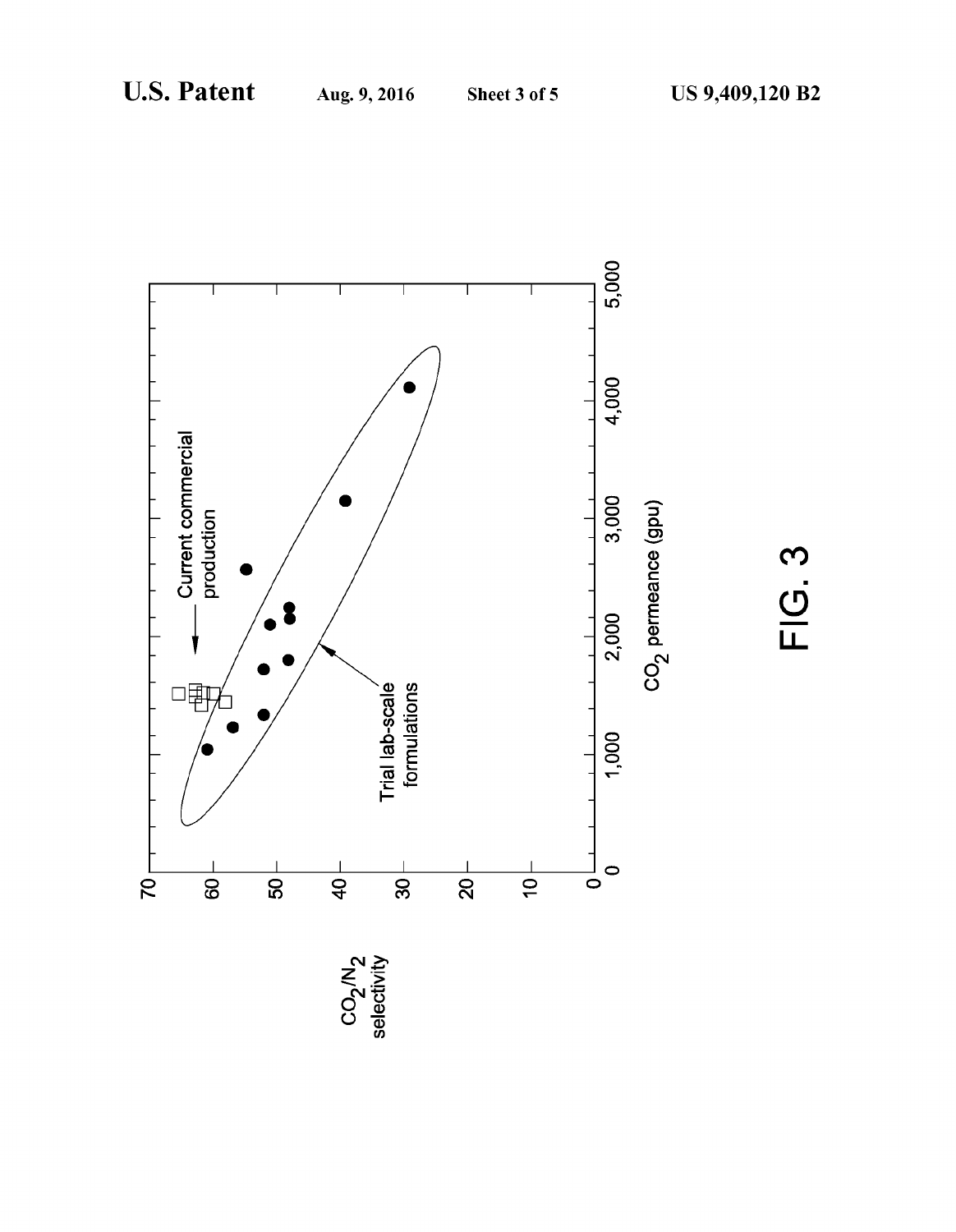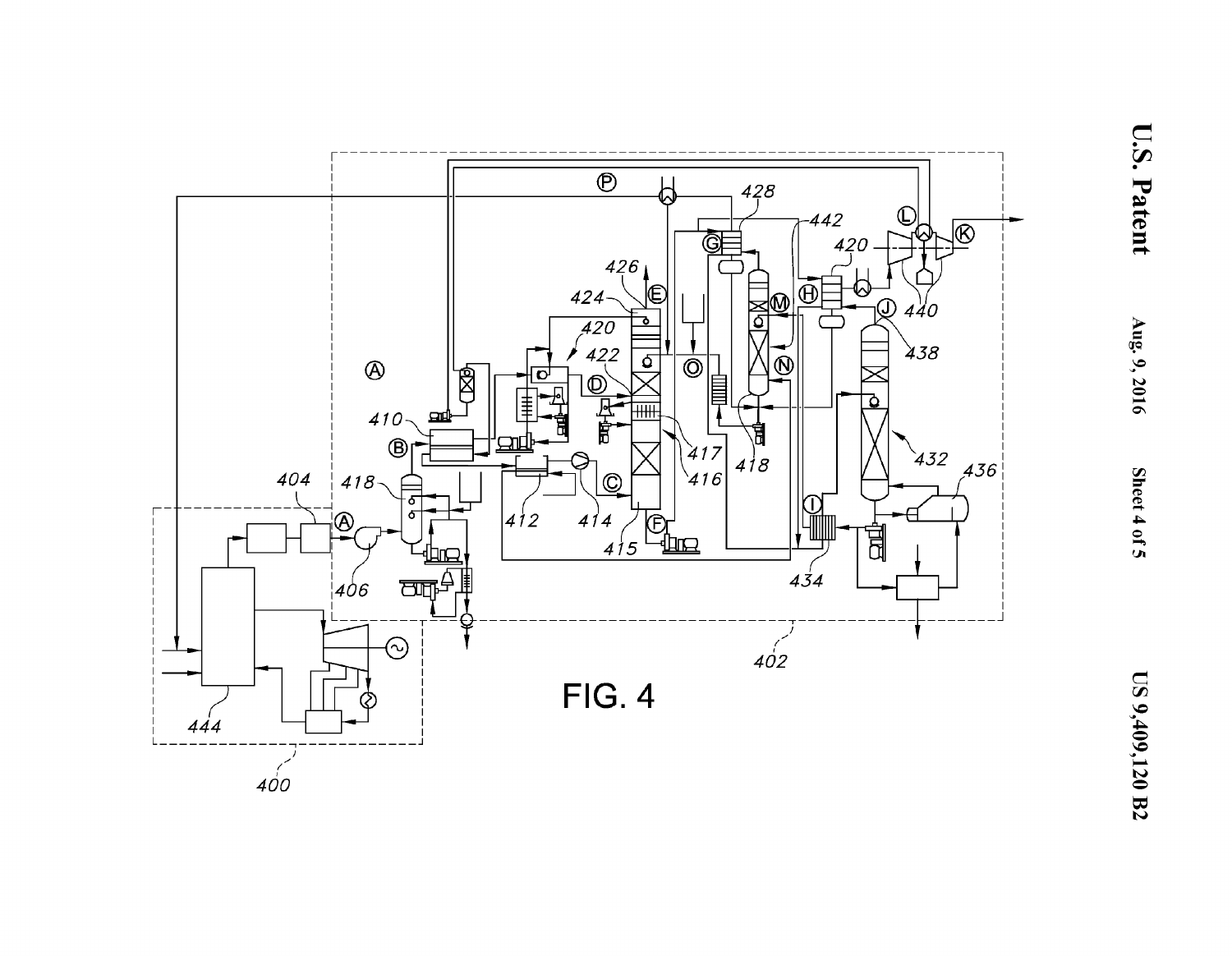

**FIG. 5**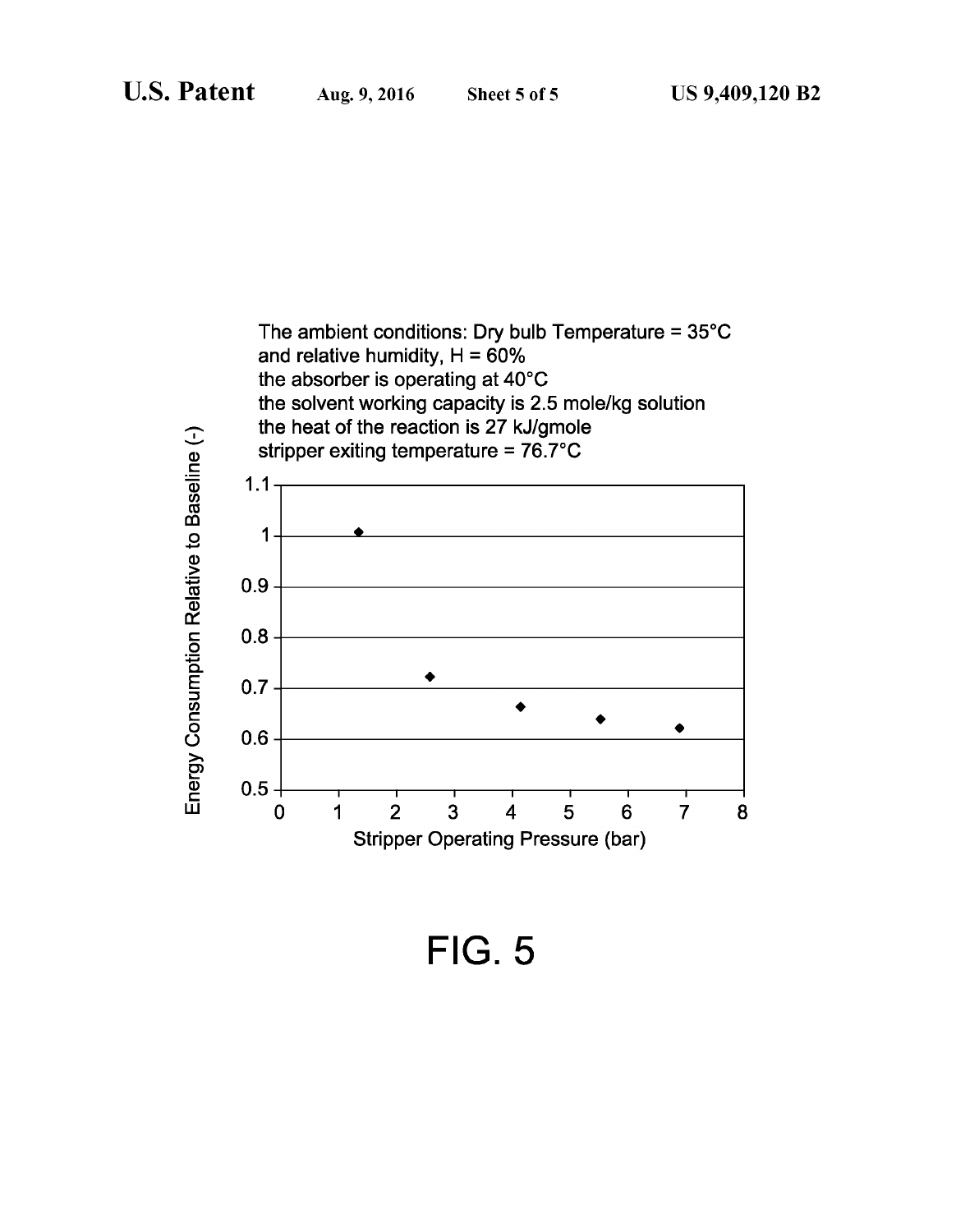50

#### **HYBRID PROCESS USING A MEMBRANE TO ENRICH FLUE GAS CO<sub>2</sub> WITH A SOLVENT-BASED POST-COMBUSTION CO<sub>2</sub> CAPTURE SYSTEM**

This utility patent application claims the benefit of priority in U.S. Provisional Patent Application Ser. No. 61/924,373 filed on Jan. 7, 2014, the entirety of the disclosure of which is incorporated herein by reference.

#### TECHNICAL FIELD

The present disclosure relates to removal of  $CO<sub>2</sub>$  from post-combustion gases. In particular, the disclosure relates to a hybrid process for CO<sub>2</sub> removal including membrane-based pre-concentration of  $CO<sub>2</sub>$  in flue gas, followed by passage through a two-stage stripping unit for solvent regeneration. The described process finds utility in post-combustion carbon dioxide  $(CO<sub>2</sub>)$  capture, such as from utility flue gases in coal-fired power plants and natural gas-fired power plant.

#### BACKGROUND OF THE INVENTION

In a typical coal-fired power plant, coal is burned in a boiler to make high temperature and pressure steam to drive a steam 25 turbine and electricity generator. For the steam-side process, the initial superheated steam drives the high-pressure turbine first for power generation, before returning to the boiler for reheating to bring steam temperature back to over 540° C. (according to the steam cycle specifications and boiler design). The reheated steam then enters intermediate-pressure and low-pressure turbines to generate additional electricity. The steam pipe connecting the intermediate-pressure turbine exhaust and the low-pressure turbine inlet is called the cross-over section, where the steam for solvent regeneration in the CO<sub>2</sub> capture process is extracted. The exiting saturated steam from the low-pressure turbine is condensed in a waterto-steam heat exchanger (or condenser). The condensate is pressurized via feedwater pumps, heated via feedwater heaters and economizers, and fed back to the boiler to complete the steam cycle.

For the gas-side process, typically after combustion of the coal in low NOx burners the combustion gases leave the boiler and are treated by a NOx removal technology called Selective Catalytic Reduction (SCR). After the SCR treatment, the gas is further treated in a fly ash removal device, such as an electrostatic precipitator, to remove particulates. After this treatment, the gas is routed through an  $SO<sub>2</sub>$  removal device  $(SO<sub>2</sub>$  scrubber or polisher). At this point, the carbon capture process begins.

It is well-known in the art to use  $CO<sub>2</sub>$  absorbers/scrubbers including scrubbing solvents for capturing  $CO<sub>2</sub>$  from postcombustion gases, such as from utility flue gases. As an example, a conventional solvent often used is 30 weight percent monoethanolamine (MEA). Likewise, it is known to use 55 solvents comprising piperazine,  $K_2CO_3/KHCO_3$ , NH<sub>3</sub>, and others. In commercial use, the solvents must be regenerated, i.e. have absorbed  $CO<sub>2</sub>$  removed, for continued use in the systems. All of these processes incur costs in the form of at least energy costs and capital costs for equipment to accom- 60 plish them. An industry goal is to provide processes and systems for carbon capture and recovery, such as in commercial scale power plants, with as minimal an energy and capital cost as possible, to provide power at as low a cost as possible.

To address the aforementioned and other issues, and to 65 meet the U.S. Department of Energy's goals of 90% CO<sub>2</sub> capture with 95%  $CO<sub>2</sub>$  purity at a cost of no more than \$40/

tonne of  $CO<sub>2</sub>$  captured, a hybrid process is described to achieve high percent  $CO<sub>2</sub>$  capture from low driving force coal post-combustion flue gas,  $CO<sub>2</sub>$  purity for compression, and low process energy requirement. The described process incorporates membrane-based CO<sub>2</sub> enrichment of post-combustion gases, coupled with a heat-integrated aqueous  $CO<sub>2</sub>$ capture system and a two-stage solvent regeneration process to provide a desired  $CO<sub>2</sub>$  purity from utility flue gases.

#### 10 SUMMARY OF THE INVENTION

In accordance with the purposes and advantages of the present invention as described herein, in one aspect of the present disclosure a process for removal and recovery of  $CO<sub>2</sub>$ from a post-combustion gas such as a boiler or a gas turbine exhaust flue gas is described. The process includes steps of pre-concentrating a  $CO<sub>2</sub>$  component of the boiler exhaust gas by passing the flue gas through a  $CO<sub>2</sub>$ -selective membrane module to provide a  $CO<sub>2</sub>$ -enriched post-combustion gas and a 20  $CO<sub>2</sub>$ -lean stream gas. Next, in a  $CO<sub>2</sub>$  absorber, the  $CO<sub>2</sub>$ enriched post-combustion gas is fed to a  $CO<sub>2</sub>$  absorber bottom and contacted with a scrubbing solvent to absorb  $CO<sub>2</sub>$  and provide a carbon-rich scrubbing solvent. The  $CO_2$ -lean stream is fed to the  $CO<sub>2</sub>$  absorber at an intermediate height to achieve 90% overall  $CO<sub>2</sub>$  removal. Then, absorbed  $CO<sub>2</sub>$  is stripped from the carbon-rich scrubbing solvent by a twostage  $CO<sub>2</sub>$  stripping system. The process may further include evaporating at least a portion of a water as carrier vapor for permeate stream before the step of pre-concentrating the post-combustion gas CO<sub>2</sub> component. In embodiments, a  $CO<sub>2</sub>$ -rich permeate stream is passed from the  $CO<sub>2</sub>$ -selective membrane module to a bottom portion of the CO<sub>2</sub> absorber, and a  $CO_2$ -lean reject stream is crossed from the  $CO_2$ -selective membrane module to the  $CO<sub>2</sub>$  absorber at an appropriate point above the CO<sub>2</sub>-rich permeate stream feed point of the  $CO<sub>2</sub>$  absorber. The  $CO<sub>2</sub>$ -membrane module may be a high flux, low pressure drop, low  $CO<sub>2</sub>$  selectivity membrane.

The two stage stripping system includes a primary  $CO<sub>2</sub>$ stripping column for stripping  $CO<sub>2</sub>$  from the carbon-rich scrubbing solvent exiting the  $CO<sub>2</sub>$  absorber and a secondary  $CO<sub>2</sub>$  stripping column for stripping  $CO<sub>2</sub>$  from a carbon-lean scrubbing solvent exiting the primary  $CO<sub>2</sub>$  stripping column. In an embodiment, the secondary  $CO<sub>2</sub>$  stripping column is an ambient pressure air-swept, packed column secondary  $CO<sub>2</sub>$ stripping column. The process may include a step of passing a  $CO_2$ -enriched air source exiting the secondary  $CO_2$  stripping column to a preheater and therefrom for use as a boiler combustion air for a pulverized coal boiler of a pulverized coal plant.

In an embodiment, the  $CO<sub>2</sub>$  absorber includes a bottom packing portion with a first cross-sectional dimension, and a top packing portion with a second cross-sectional dimension that is different from the first cross-sectional dimension. One or more intercoolers may be disposed on the absorber. The location of the intercooler(s) may be between the bottom packing portion and the top packing portion and/or at an individual section. In another embodiment, the first crosssectional dimension is approximately 1/3 that of the second cross-sectional dimension.

In another aspect, a  $CO<sub>2</sub>$  capture and recovery system for recovery of CO<sub>2</sub> from a post-combustion gas is described, including systems and devices for accomplishing the process as described above. Incorporation of the described CO<sub>2</sub> capture and recovery system into a pulverized coal-fired power plant is described.

In the following description there are shown and described several different embodiments, simply by way of illustration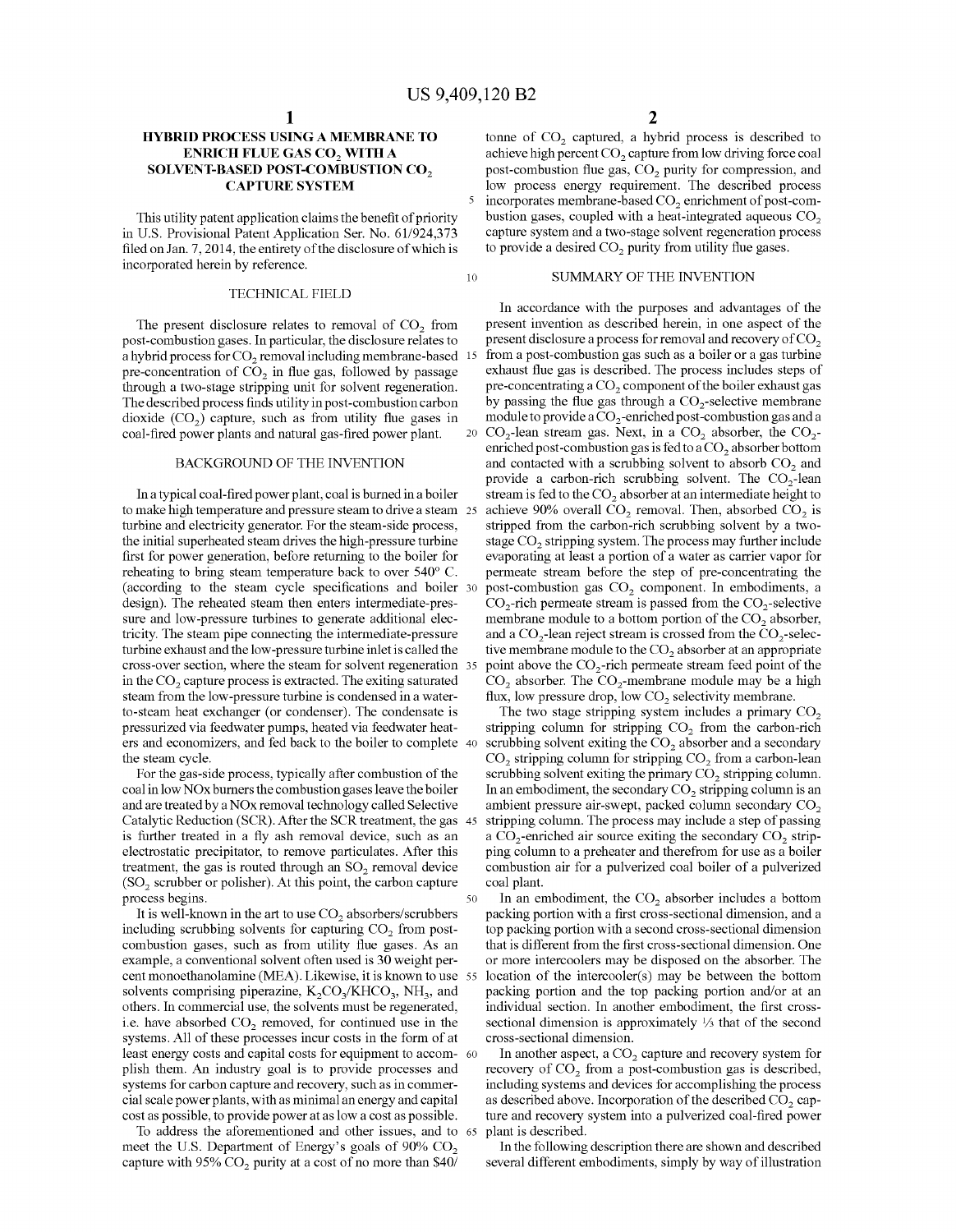of some of the modes best suited to carry out the invention. As it will be realized, the described subject matter is capable of other different embodiments and its several details are capable of modification in various, obvious aspects all without departing from the invention. Accordingly, the drawings and descriptions will be regarded as illustrative in nature and not as restrictive.

#### BRIEF DESCRIPTION OF THE DRAWINGS

The accompanying drawings incorporated herein and forming a part of the specification, illustrate several aspects of the present invention and together with the description serve to explain certain principles of the invention. In the drawings:

FIG. 1 schematically shows a  $CO<sub>2</sub>$ -selective membrane  $15$ module according to the present disclosure;

FIG. **2** shows an exemplary membrane for use in the module of FIG. **1;** 

FIG. 3 graphically depicts  $CO<sub>2</sub>/N<sub>2</sub>$  selectivity of the membrane of FIG. **2;** 

FIG. 4 schematically depicts integration of a CO<sub>2</sub> stripping and recovery system according to the present disclosure into a pulverized coal-fired power plant; and

ing parameters on energy consumption for solvent regeneration.

Reference will now be made in detail to the present preferred embodiment of the invention, examples of which are illustrated in the accompanying drawings.

#### DETAILED DESCRIPTION OF THE INVENTION

To solve the foregoing problems, at a high level the present coolers. disclosure is directed to a process for capturing  $CO<sub>2</sub>$  from low driving force post-combustion flue gases including an initial 35 step of  $CO<sub>2</sub>$  enrichment and a subsequent heat integrated aqueous  $CO<sub>2</sub>$  capture system utilizing a solvent to upgrade the  $CO<sub>2</sub>$  purity. With reference to FIG. 1, a high flux, low pressure drop and low selectivity membrane **100** is used to split the flue gas 102 exiting an SO<sub>2</sub> polisher (not shown) into two streams. 40 Such membranes are known in the art. The first stream is a C02 -enriched permeate stream **104** comprising approximately 14% of the total flue gas, and containing approximately  $60\%$  CO<sub>2</sub> after removal of water vapor at  $40^{\circ}$  C. The second stream is a CO<sub>2</sub>-lean reject stream 106 (approxi-45) mately 76% of the total flue gas flow rate) containing approximately 10%  $CO<sub>2</sub>$  after water vapor removal at 40° C.  $CO<sub>2</sub>$ permeability through the membrane **100** is enhanced by providing low-quality energy available from a  $CO<sub>2</sub>$  stripper overhead condenser and/or from  $CO<sub>2</sub>$  compression intercoolers, 50 to produce water vapor diluting the membrane permeate stream to reduce the  $CO<sub>2</sub>$  partial pressure and maintain a reasonable driving force at relatively low pressure vacuum conditions.

In one embodiment (see FIG. **2),** a modified membrane **200** 55 developed by MTR was used. This membrane comprised a C02 -selective layer **202,** a gutter layer **204,** a porous support membrane **206,** and a non-woven paper support **208.** As shown in FIG. 3, such membranes exhibit decreasing selectivity as permeance increases. In laboratory trials evaluating 60 pure  $CO<sub>2</sub>$  and N<sub>2</sub> at ambient temperature, the highest permeance sample had a CO<sub>2</sub> permeance of 4100 gpu and a  $CO<sub>2</sub>/N<sub>2</sub>$  selectivity of 29.

As briefly described above, an effective method for removing  $CO<sub>2</sub>$  from post-combustion gases is use of a scrubbing 65 solvent to absorb acidic  $CO<sub>2</sub>$ . Exemplary solvents for use in this process include primary, secondary, and tertiary amines,

**4** 

although many others are known including piperazine and the stripper disclosed in the present assignee's own U.S. Published Patent Appl. No. 2012/0082604 to Liu et al. for Contaminant-tolerant Solvent and Stripping Chemical and Process for Using Same for Carbon Capture from Combustion Gases, the entirety of the disclosure of which is incorporated herein by reference. Commonly, following removal of  $CO<sub>2</sub>$ from post-combustion gases, the solvent is regenerated for re-use by removing CO<sub>2</sub> therefrom by means of a single stage 10 stripper.

In a next aspect of the present disclosure, a two-stage stripping unit for solvent regeneration was provided. As will be described in greater detail, the unit includes an added air-based second stage stripper, inserted between a conventional rich-lean crossover heat exchanger and a lean solution temperature polishing heat exchanger. Advantageously, the outlet stream from the air-based second stage stripper, containing a low concentration of  $CO<sub>2</sub>$ , is used as combustion air for a pulverized coal-fired boiler (see description of FIG. **4**  20 below), enriching the flue gas with  $CO<sub>2</sub>$  (with approximately 0.7% de-rating of boiler efficiency).

In an embodiment (see FIG. 4), the described  $CO<sub>2</sub>$ -enriching membrane and two-stage stripping unit are integrated into FIG. **5** graphically depicts impact of  $CO_2$  stripper operat- an existing power plant 400. The  $CO_2$  capture and compression system of the present disclosure are generally referenced as block 402. Summarizing, the CO<sub>2</sub> capture and compression system **402** includes at least a pre-treatment tower, a membrane module (see FIG. **1)** coupled with a water evaporator, a moisture separator, a vacuum pump, a packed column  $30$  CO<sub>2</sub> absorber, two packed bed CO<sub>2</sub> strippers with one reboiler and reclaimer, and various heat exchangers, pumps, filtration devices, and a multistage compressor with inter-

> In more detail, after passage of post-combustion gas 35 through an so2 polisher **404,** flue gas enters a booster fan **406**  to overcome downstream pressure drop. At this point (A) the flue gas is saturated with water at a temperature of around 55° C., water content of 17 vol. %, and  $CO<sub>2</sub>$  concentration of approximately 15.8 vol. % of the total wet gas stream. The flue gas then enters a counter-flow pretreatment tower 408 which uses a dilute caustic solution for further  $SO<sub>2</sub>$  and other contaminant removal. Tower **408** polishes the flue gas to <5  $ppm SO<sub>2</sub>$ , which minimizes solvent degradation and potential membrane fouling. The spent solution is cooled, crystallizing a portion of the sulfur product that is then removed via filtration.

> The  $SO_2$ -polished flue gas then enters (see point B) a  $CO_2$ membrane pre-concentration module **410** (in the depicted embodiment having a selectivity of approximately 8 and a permeance of  $\geq 5000$  gpu) to produce two streams as described above.

> In pilot testing, the effect of pre-concentration of  $CO<sub>2</sub>$  by a membrane as described was evaluated. Specifically, a preconcentration membrane provided by MTR was evaluated (see Table 1), using a stripper operated at 45 psi to eliminate any effect of discrepancy of thermal compression from various carbon loadings obtained at the  $CO<sub>2</sub>$  absorber. Various liquid/gas ratios were tested to ensure a capture efficiency of approximately 80% or greater. As indicated with similar carbon/nitrogen ratios in a lean solution returning to the  $CO<sub>2</sub>$ absorber by varying heat flux at a bottom of the CO<sub>2</sub> stripper, supplying a high  $CO<sub>2</sub>$  inlet concentration to the  $CO<sub>2</sub>$  absorber reduced energy consumption required for solvent regeneration. The energy needed for regeneration with a pre-concentration membrane was found to be approximately 30% less than that obtained from 14 vol. %  $CO<sub>2</sub>$  inlet concentration without the membrane installed.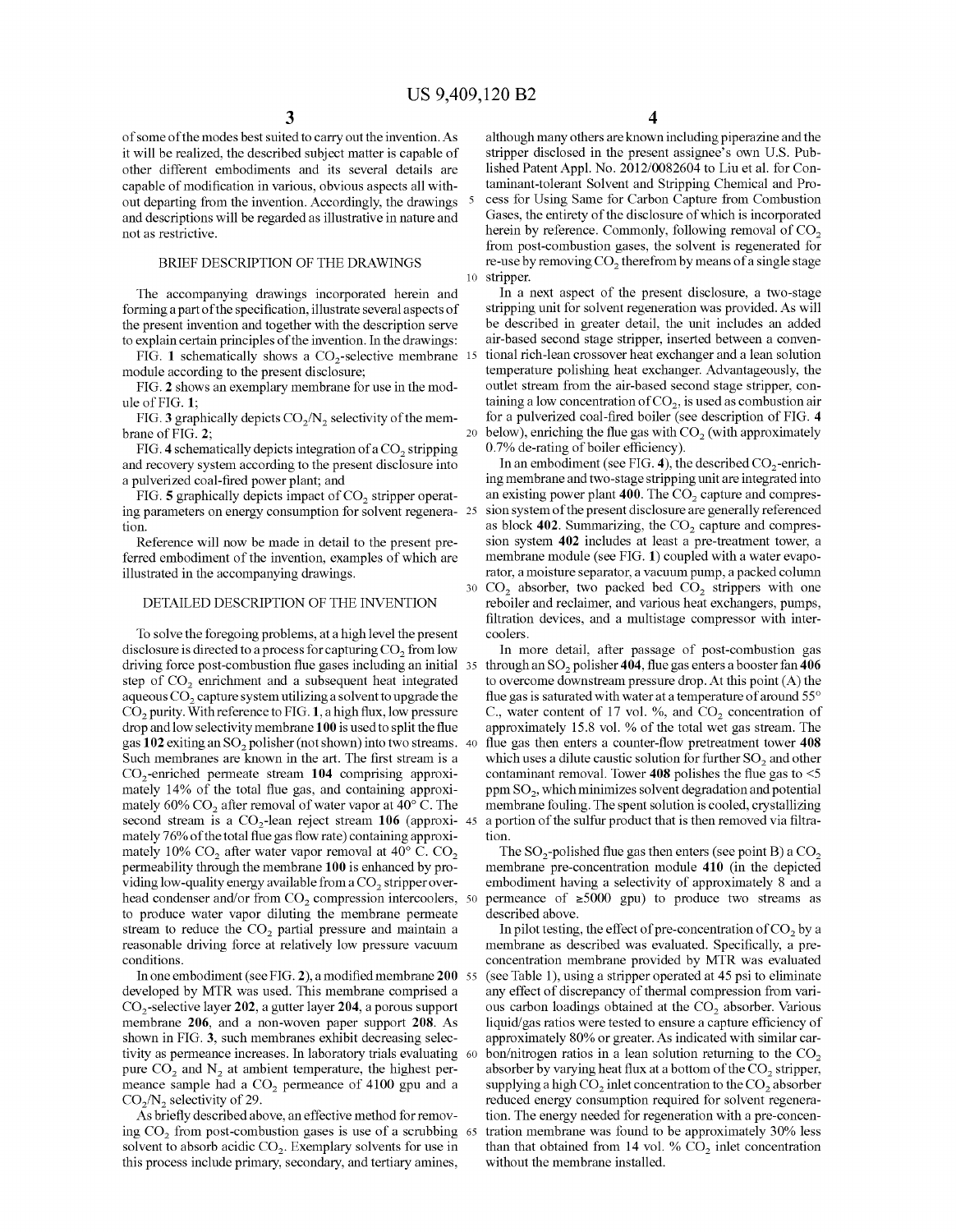10

5

20

30

|                | Summary of Carbon Loadings and Energy of Regeneration for Various<br>Experiments. |                        |                                         |                |                                              |                          |                                     |
|----------------|-----------------------------------------------------------------------------------|------------------------|-----------------------------------------|----------------|----------------------------------------------|--------------------------|-------------------------------------|
| Expt           | Feed<br>CO <sub>2</sub><br>(%)                                                    | CO <sub>2</sub><br>(%) | Perm. Residue<br>CO <sub>2</sub><br>(%) | L/G<br>(wt/wt) | Stripper<br>bottom.<br>temp. $(^{\circ}$ C.) | $\frac{0}{0}$<br>Capture | Energy<br>Bhi/Ih<br>CO <sub>2</sub> |
| M4             | 14                                                                                | $\sim$                 | 9                                       | 2.9            | 136                                          | 80                       | 1007                                |
| M <sub>5</sub> | 14                                                                                | 25                     |                                         | 30             | 136                                          | 79                       | 956                                 |
| M6             | 14                                                                                | 29                     |                                         | 3.2            | 136                                          | 81                       | 1074                                |
| R <sub>1</sub> | 14                                                                                |                        |                                         | 4.8            | 133                                          | 79                       | 1468                                |
| R2             | 14                                                                                |                        |                                         | 5.0            | 132                                          | 75                       | 1445                                |

Using the total pressure  $(P_{tot})$  in the stripper of 45 psi (310) kPa) and the partial pressure of steam ( $P_{H2O}$ ) at the stripper 15 exhaust temperature, the partial pressure of  $CO<sub>2</sub> (P<sub>CO2</sub>)$  was estimated as  $(P_{tot})=(P_{H2O})+(P_{CO2})$ . As shown in Table 2, a reduction of steam requirement was observed by inclusion of the pre-concentration membrane.

TABLE<sub>2</sub>

| Partial Pressure of $H_2O$ and $CO_2$ at Stripper Exhaust. |                                        |                                              |                                             |                 |  |  |
|------------------------------------------------------------|----------------------------------------|----------------------------------------------|---------------------------------------------|-----------------|--|--|
| Expt                                                       | Stripper<br>Exhaust<br>Temp.<br>(° C.) | Steam Partial<br>Pressure $(P_{H2O})$<br>kPa | $CO2$ Partial<br>Pressure $(P_{CD})$<br>kPa | $P_{CD}/P_{HD}$ |  |  |
| With membrane<br>Without                                   | 105<br>107                             | 121<br>130                                   | 189<br>180                                  | 1.56<br>1.38    |  |  |

In the depicted embodiment the membrane module **410** is operated at 55° C., and at slightly above ambient pressure at the reject side, and at a vacuum of 30 kPa at the permeate side. The permeate passes through a moisture separator or con- 35 denser412, a compressor414, and then enters a bottom **415** of a CO<sub>2</sub> absorber 416 (see point C). At this point, the permeate stream consists of approximately 60 vol. %  $CO<sub>2</sub>$ , 31 vol. %  $N_2+O_2+A$ r, trace  $SO_2$  and halogens, and the balance of water vapor. In the depicted embodiment, moisture separator **412** is 40 a membrane separator of known design. In such embodiments, a portion of the combustion air is used as a carrying gas at the permeate side of moisture separator **412.** The moisturerich air is then fed to a secondary air-based CO<sub>2</sub> stripper 418 (see point N) for  $CO<sub>2</sub>$  stripping as described below. 45

The reject stream proceeds through a direct water contactor **420** (in the depicted embodiment being a water spray system with liquid collection at a bottom thereof) and enters the  $CO<sub>2</sub>$ absorber **416** at an intermediate portion **422** (see point D). This is unlike conventional  $CO<sub>2</sub>$  absorber configurations  $50$ including only one feed point for flue gases. The reject stream includes 10 vol. %  $CO<sub>2</sub>$  prior to entering the  $CO<sub>2</sub>$  absorber **416.** 

In an embodiment, the cross-sectional dimension of the bottom packing of CO<sub>2</sub> absorber 416 is approximately 1/3 of 55 the cross-sectional dimension of the top packing, to balance the gas-side pressure drop and mass transfer requirements. An intermediate heat exchanger (cooler) **417** is interposed between the top and bottom portions of CO<sub>2</sub> absorber 416. C02 -depleted flue gas is treated in a water-wash section **424**  disposed at a top of the  $CO<sub>2</sub>$  absorber, using water from the direct water contactor **420** to remove residual solvent. At an exhaust point 426 of CO<sub>2</sub> absorber 416 (see point E), the flue gas is saturated with water at approximately 42° C.

After gaseous  $CO<sub>2</sub>$  is transferred to the liquid phase, the 65 carbon-rich solution exits the  $CO<sub>2</sub>$  absorber (see point F), is pressurized, and is sent to a heat recovery unit **428** (see point

G) and then to an overhead condenser 430 of a primary CO<sub>2</sub> stripper **432** (see point H). Then, the carbon rich solution proceeds to a lean/rich heat exchanger **434** (see point I). Then, the solution proceeds to the primary CO<sub>2</sub> stripper 432, which is a conventional stripper of known design. This portion of the process requires external energy to drive a steamreboiler **436.**  At an exit point **438** of the primary stripper **432** (see point J), the gas stream consists primarily of  $CO<sub>2</sub>$  (60 vol. %) and water vapor (40 vol. %) at a pressure of approximately 3.7 bar and a temperature of approximately  $110^{\circ}$  C.

After exiting the heat recovery unit 420, the CO<sub>2</sub> enriched gas stream is pressurized to approximately 153 bar with intercooling for downstream utilization or sequestration (see point 15 K). Sensible heat rejected from intercoolers **440** (see point L) is used for water evaporation to increase  $CO<sub>2</sub>$  permeance driving force through  $CO<sub>2</sub>$  membrane pre-concentration module **410** as described above.

25 Carbon-lean solution exiting the primary stripper **432** is sent to a lean/rich heat exchanger **434** (see point I) where the heat is recovered with the carbon-rich solution. Next, the carbon-lean stream (temperature approximately 90° C.) is sent to a top (see point M) of an ambient pressure air-swept, packed column secondary CO<sub>2</sub> stripper 442 to further reduce the carbon load. An air-swept secondary CO<sub>2</sub> stripper 442 was selected due to the discovery that this system improved  $CO<sub>2</sub>$  stripping from solvent compared to conventional systems at like operating temperatures. As shown in Table 3, under laboratory conditions, at the same colunm operating temperature the  $CO<sub>2</sub>$  concentration in the evolved stream from the air-based stripper increased with increased solvent solution carbon loading compared to conventional systems. Likewise, at a same solvent carbon loading, high operating temperatures provided a high stream  $CO<sub>2</sub>$  concentration.

TABLE3

| Impact of Stripping Conditions on Carbon Release (30 wt % MEA solvent). |                                    |                           |  |  |
|-------------------------------------------------------------------------|------------------------------------|---------------------------|--|--|
| Temperature<br>(° C.)                                                   | Carbon Loading<br>(mod C/kg soln.) | % $CO2$ in<br>evolved gas |  |  |
| 80                                                                      | 1.90                               | 2.43                      |  |  |
|                                                                         | 2.00                               | 2.59                      |  |  |
| 90                                                                      | 1.80                               | 3.55                      |  |  |
|                                                                         | 1.86                               | 4.35                      |  |  |
|                                                                         | 1.90                               | 5.06                      |  |  |
|                                                                         | 1.93                               | 5.08                      |  |  |
| 95                                                                      | 1.89                               | 5.92                      |  |  |
|                                                                         | 1.95                               | 6.40                      |  |  |

Finally, the carbon-lean stream was cooled to approximately 40° C. by power plant cooling water, and recycled to the C02 absorber **416** (see point 0). Water-saturated air used as carrying gas for  $CO<sub>2</sub>$  stripping is obtained from the membrane moisture separator 412 described above. The CO<sub>2</sub> enriched air exiting the secondary CO<sub>2</sub> stripper 442 (approximately  $2-4\%$  CO<sub>2</sub> content) is fed to an air preheater and sent to the pulverized coal boiler 444 of the pulverized coal plant 400 as boiler combustion air.

Advantageously, the processes and systems of the present disclosure provide significant advantages over conventional  $CO<sub>2</sub>$  recovery technology. According to the Gibbs free energy equations (Gibbs-Helmholtz equation and Clausius-Clapeyron relation), the  $CO<sub>2</sub>$  partial pressure at a top of a  $CO<sub>2</sub>$ stripper can be expressed as: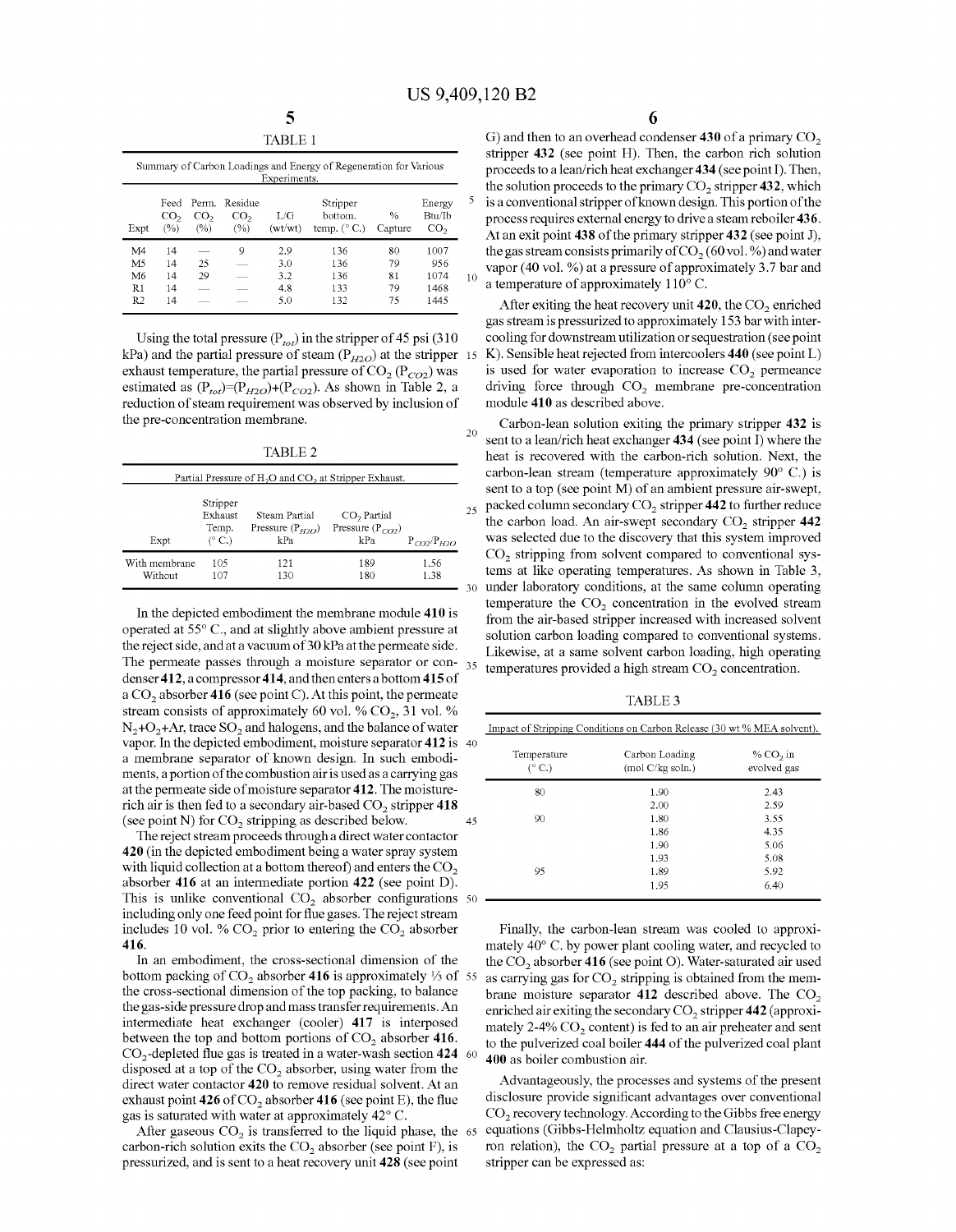$$
P_{CO_2} = P^*_{CO_{2},scrub} \times e^{\left[\frac{\Delta h_{abs,co_2}}{R} \times \left(\frac{1}{T_{ref}} - \frac{1}{T}\right)\right]}
$$

where  $P^*_{\text{Co}}$ <sub>scrub</sub> is the CO<sub>2</sub> equilibrium pressure in the carbon rich solution with a carbon loading at the bottom of a  $CO<sub>2</sub>$ absorber with a temperature of  $\mathrm{T}_{\mathit{ref}}$  <sup>For</sup> a given solvent and a temperature, P\* *co,scrub* directly corresponds to the carbon loading (Carbon/Nitrogen, C/N ratio) resulting from the mass transfer M inside the  $CO<sub>2</sub>$  absorber and guided by the equation of  $M=K_G$  (overall mass transfer coefficient) A (active surface area)  $\Delta P_{CO2}$  (driving force defined by differential  $CO<sub>2</sub>$  pressure between gas and liquid phase). With an increased CO<sub>2</sub> driving force, a higher C/N ratio is achieved at a bottom of the  $CO<sub>2</sub>$  absorber, resulting in a high  $CO<sub>2</sub>$  partial pressure at a top of the  $CO<sub>2</sub>$  stripper at a desired temperature. This reduces the energy required to regenerate the same amount of  $CO<sub>2</sub>$  from a stripping solvent.

As shown in Table 4, compared to conventional equipment and a benchmark solvent (30 wt % monoethanolamine ), the presently disclosed processes and systems provide a significant advantage over conventional configurations including  $CO<sub>2</sub>$  absorbers with a single feeding point. At an identical flue  $25$ gas temperature (40° C.) and lean solution temperature (40° C.) fed into the  $CO<sub>2</sub>$  scrubber and a constant flue gas flowrate, the presently described technology from process simulation provided an 8% increase in carbon loading, a 19% reduction in liquid recirculation, and a 15% reduction in energy consumption while maintaining a same carbon loading of the lean solution and a 90% overall  $CO<sub>2</sub>$  capture efficiency.

TABLE4

| Comparison of $CO2$ absorber with a single flue gas<br>feed point to a CO <sub>2</sub> absorber<br>with two flue gas feed points. |                                                     |                             |  |  |  |
|-----------------------------------------------------------------------------------------------------------------------------------|-----------------------------------------------------|-----------------------------|--|--|--|
|                                                                                                                                   | Single flue gas feed point<br>(normalized to unity) | Dual flue gas<br>feed point |  |  |  |
| Carbon loading                                                                                                                    |                                                     | 1.08                        |  |  |  |
| Solvent recirculation                                                                                                             |                                                     | 0.81                        |  |  |  |
| Energy for regeneration                                                                                                           |                                                     | 0.85                        |  |  |  |

In tum, the heat integration processes and systems described above provide significant advantages in reduction of energy requirements for recovery of  $CO<sub>2</sub>$  compared to conventional systems. In particular, the use of an air-based secondary stripper **442** as described above is advantageous. The extra lean solvent produced from solvent regeneration by the presently described process (compared to conventional systems using a single  $CO<sub>2</sub>$  stripper for solvent regeneration) allow use of smaller  $CO<sub>2</sub>$  absorbers and  $CO<sub>2</sub>$  strippers, reducing capital costs. Further reduction of carbon loading in the lean solvent provides a higher free amine concentration (higher  $pH$ ) and lower liquid  $CO<sub>2</sub>$  partial pressure at a top of the  $CO<sub>2</sub>$  absorber. The recycling of  $CO<sub>2</sub>$  from the secondary stripper (as combustion air for a pulverized coal boiler, see description above) yields a higher  $CO<sub>2</sub>$  concentration (15-60)  $20\%$ ) compared to conventional systems. Lower liquid CO<sub>2</sub> partial pressure and higher gas phase  $CO<sub>2</sub>$  concentration increases the driving force for  $CO<sub>2</sub>$  diffusion through a liquid/ gas reaction film, resulting in a higher mass transfer coefficient. Still more, reaction kinetics are enhanced by the higher free amine concentration in the upper part of the  $CO<sub>2</sub>$ absorber.

Still more, steam increases water vapor concentration in the permeate-side of CO<sub>2</sub>-selective membrane module 410 that is generated by heat rejection from compressor intercoolers. This dilutes the permeance to reduce the vacuum requirement for achieving a reasonable driving force between feed and permeate sides of the CO<sub>2</sub>-selective membrane, allowing reducing membrane surface area (and associated cost) for a given permeance flux. Moreover, the steam saturates (wets) the portion of combustion air in module **412** used for the secondary CO<sub>2</sub> stripper 442, reducing energy demand for water evaporation (temperature increase from bottom to top along the secondary  $CO<sub>2</sub>$  stripper). In turn, selection of low selectivity/ambient pressure operation membranes for use in the C02 -selective membrane module **410** allows selection of cost-effective materials for the membrane.

Still yet more, as described above a CO<sub>2</sub> absorber 416 with staged cross-sectional areas is provided, including an intermediate cooler 417. Unlike conventional absorbers, the  $CO<sub>2</sub>$ absorber of the present disclosure includes a bottom packing 20 having a smaller cross-sectional dimension than that of the top packing. This configuration takes advantage of a low flue gas flow rate (14% of total flue gas) while maintaining a reasonable flue gas velocity to minimize gas-side mass transfer resistance and to reduce a flooding tendency caused by a high liquid/gas ratio. In one embodiment, the present  $CO<sub>2</sub>$ absorber bottom portion cross-sectional dimension is approximately  $\frac{1}{3}$  that of the top portion cross-sectional dimension. By use of the described  $CO<sub>2</sub>$  absorber including staged cross-sectional areas of this ratio, the liquid/gas ratio is increased 7.7 times in the bottom section of packing to enhance gas-liquid contact and reshape the vapor-liquidequilibrium operating curve in an interior of the  $CO<sub>2</sub>$ absorber, providing maximum benefit from high inlet  $CO<sub>2</sub>$ concentration  $(CO<sub>2</sub>$  gas pressure).

35 In another feature, the primary CO<sub>2</sub> stripper 432 is operated at an elevated pressure (approximately 3.7 bar), reducing energy consumption for  $CO<sub>2</sub>$  compression by 30% compared to conventional systems. As shown in FIG. 5, energy consumption is significantly reduced as stripper operating pres-40 sure increases. As the stripper pressure increases, the mole ratio of  $CO<sub>2</sub>/H<sub>2</sub>O$  (vapor) at the stripper outlet is increased at a given temperature, leading to overall reduction in energy consumption. The operating pressure (3.7 bar) was found to maximize the energy benefit while minimizing capital investments and solvent degradation (solvent degradation is known to increase with increasing temperature, but energy savings for solvent regeneration by increasing stripper operating pressure reach a point of diminishing returns).

Numerous other advantages accrue from the presently described processes and systems. Combining membrane preconcentration of flue gas  $CO<sub>2</sub>$  and use of a two-stage stripping system as described provided a CO<sub>2</sub> mass-transfer flux of energy on average 2.5 times faster than that of conventional systems, with further benefits deriving from the  $CO<sub>2</sub>$  absorber including staged cross-sectional dimensions as described. The high mass-transfer flux resulted in the ability to provide a smaller  $CO<sub>2</sub>$  absorber to capture the same amount of  $CO<sub>2</sub>$ from a flue gas stream.  $CO<sub>2</sub>$  absorber size reductions of up to 50% compared to conventional absorbers are anticipated compared to conventional systems/solvents.

Further, the described heat integration processes are anticipated to reduce plant cooling tower heat rejection duty (the amount of heat processes by the cooling tower) by 12-19%, reducing capital cost for the cooling tower and auxiliary equipment by approximately 15%.

The foregoing description has been presented for purposes of illustration and description. It is not intended to be exhaus